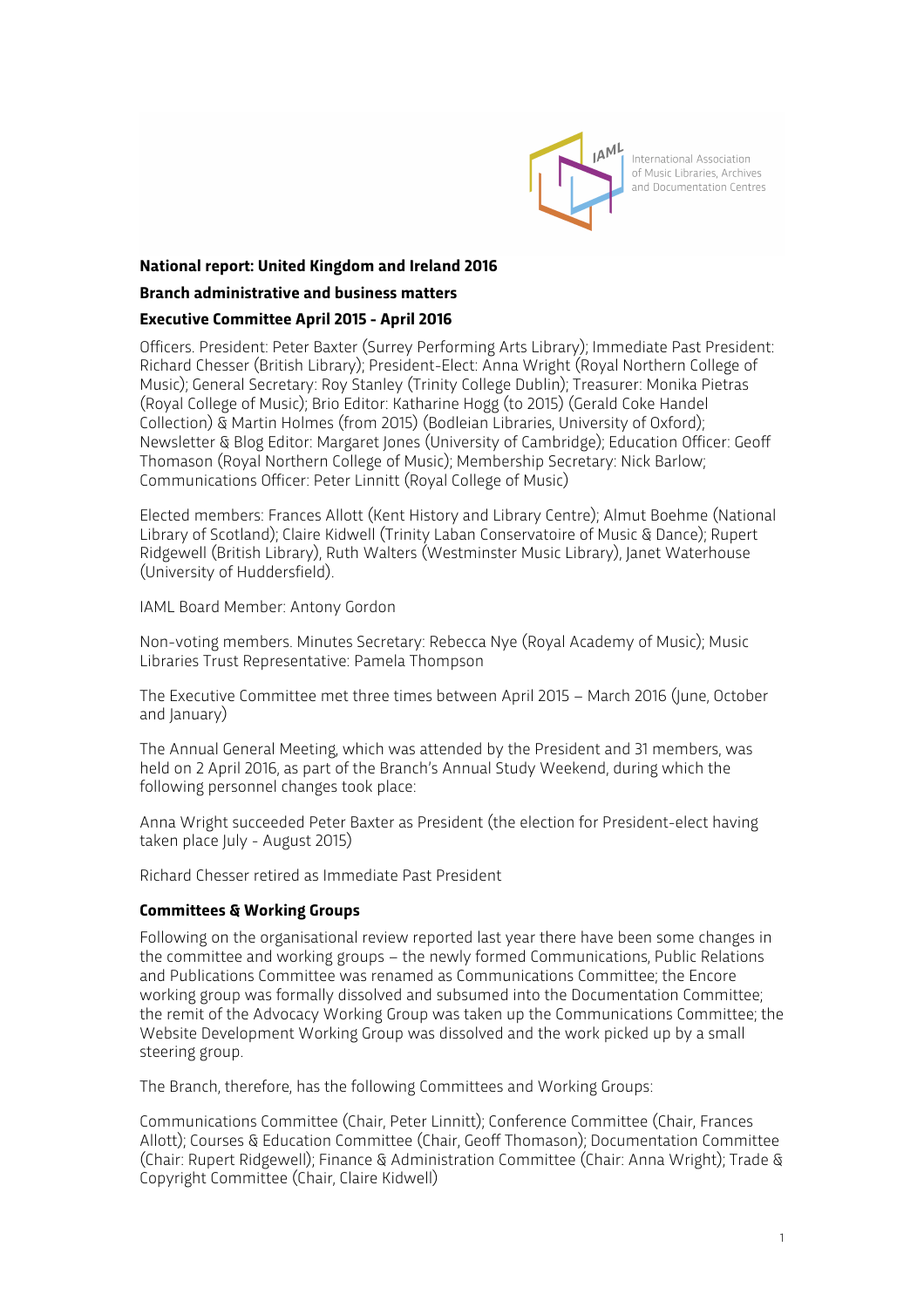C.B. Oldman Prize (Convemor: Charlotte Jones); E.T. Bryant Prize (Convenor: Helen Mason); IAML (UK & Irl) Excellence Award (Convenor: to be confirmed)

Webmaster: Antony Gordon

### **Constitution**

A number of changes to the Constitution were proposed by the Executive Committee and carried at the Annual General Meeting. The changes were minor and generally related to administrative procedures, including allowing for electronic communication, the option of electronic voting in ballots and ensuring that a formal ballot is always held for the election of the Branch President. The constitution may be viewed at http://ukirl.iaml.info/committees/constitution.html

Although not a constitutional matter, during the year the Executive Committee took the decision to change the official abbreviation of the Branch name to IAML (UK & Irl).

## **Membership (as at December 2015)**

The UK and Ireland Branch has 188 members, of which 88 are institutional (40 national, 48 international) and 100 are personal (51 national, 49 international). This is a decrease of 9 in comparison with the previous year. The Branch also has 12 honorary members.

### **Branch activities**

### **Advocacy**

The situation in public libraries in the UK has continued to be very serious with many local councils having to take difficult decisions about funding priorities. This has, of course, impacted on music libraries and the Branch has worked hard to support all those whose services are threatened. The fruitful collaboration with Making Music (the principal organisation for amateur choirs and orchestras in the UK) has continued as they can galvanise their members into action when a library or service is earmarked for closure or a significant cut.

The Branch is submitting a response to the Libraries Taskforce consultation document "Libraries Deliver: Ambition for Public Libraries in England 2016-2021"

## **Annual Study Weekend**

The Annual Study Weekend took place 1 – 3 April 2016 at the University of Manchester (Chancellor's Hotel) and was much appreciated by the delegates. There was no overall theme but two key strands to emerge were Archives and Music in Manchester. The still relatively new pattern of Friday – Sunday means that the programme is very full and this year was no exception. There were two external visits: the Royal Northern College of Music, with an opportunity to visit the Library, see some of its archives, explore the Collection of Historic Musical Instruments, and hear a concert of violin and piano music, all of which was from the archives; and Manchester Central Library, including the renowned Henry Watson Music Library, giving delegates an opportunity to see the transformation of the library since its refurbishment. The remainder of the programme took place at the conference venue with news of Branch activities and general professional updates interspersed with: presentations on archives and special collections; effective library marketing strategies; copyright; and the participative quick-fire round in which delegates were able to attend four 15-minute sessions choosing from Dealing with Donations, Librarians as Teachers, Professional Networking, RDA, User Engagement, Using Volunteers. The AGM was part of the programme, together with the presentation of Branch awards. As ever, the Conference Committee did an excellent job in putting together an interesting and varied programme. In 2017 the Annual Study Weekend will be held at the University of Exeter, 7 – 9 April.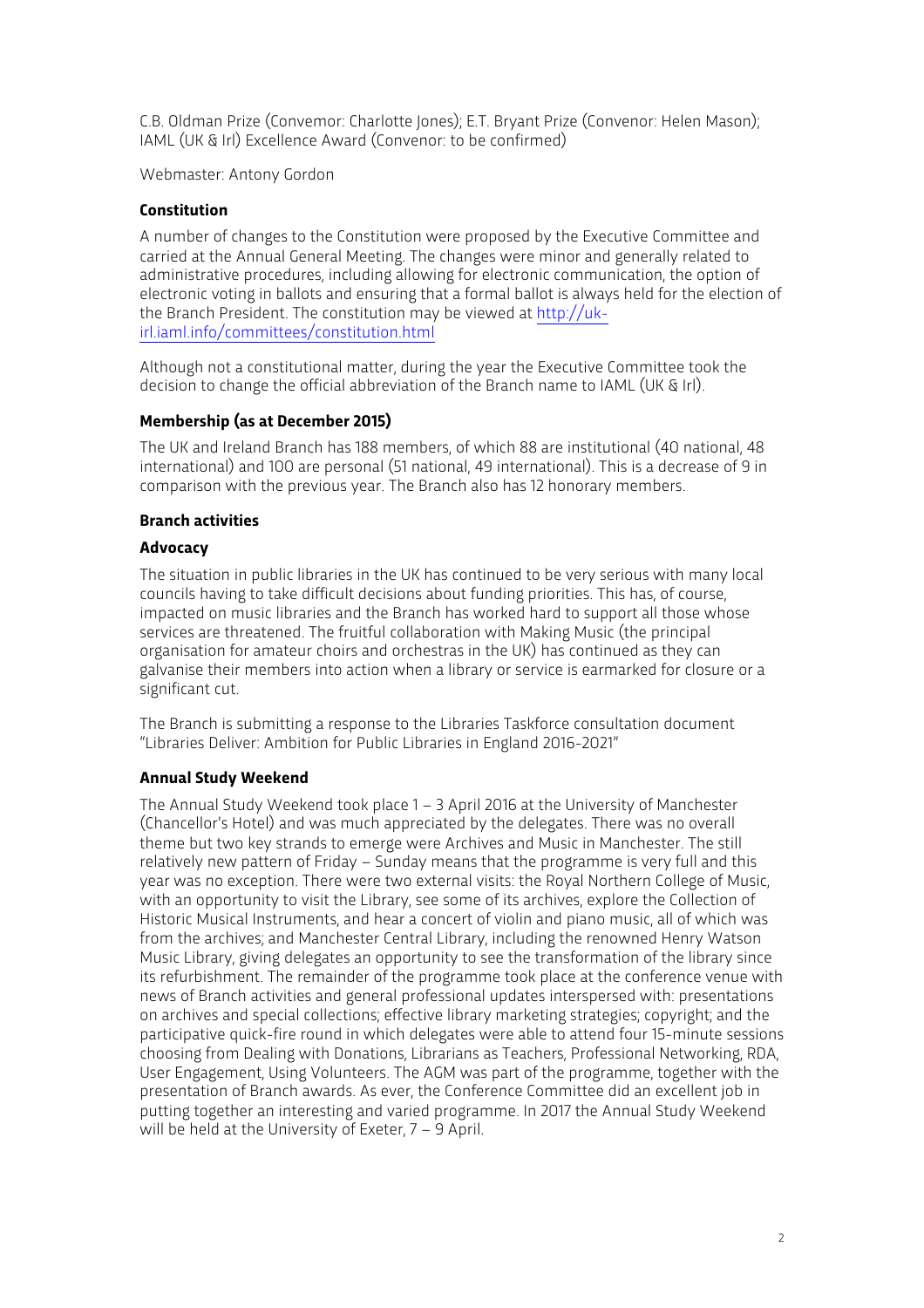## **Awards and Prizes**

The E.T. Bryant Prize was not awarded this year.

The C. B. Oldman Prize (2015 - for a 2014 publication) for an outstanding work of music bibliography, music reference, or music librarianship by an author resident in the United Kingdom or Republic of Ireland was awarded to Graham Johnson for

Franz Schubert : the complete songs. (New Haven : Yale University Press, 2014). ISBN: 9780300112672

The IAML (UK & Irl) Excellence Awards for Music Libraries were instituted in 2010 and have been awarded every two years since then. The awards acknowledge activity in music libraries which demonstrates sustained good work and good practice with the potential to be adopted and adapted by others. The awards also recognise outstanding personal achievement by individuals.

This year 13 institutional libraries and three individuals received Excellence Awards. The list of winners may be seen at http://uk-irl.iaml.info/awards/excellence.html and many of the winners have written about their libraries on the IAML (UK & Irl) blog https://iamlukirl.wordpress.com/2016/04/

## **Copyright**

The Trade & Copyright Committee have spent part of the last year preparing FAQs relating to music copyright in both the United Kingdom and Republic of Ireland and these are now available on the Branch website http://uk-irl.iaml.info/resources/copyright.html. The Committee has also been collecting feedback on the Music Publishers' Association Code of Fair Practice and will be using this in discussion with the MPA, following the publication of the latest version of the Code, to which the Branch is a signatory.

Other issues the committee has considered have included download cards which are sold with publications, including scores, on a "one purchaser, one user" model which is not suitable for library borrowing. This matter has been referred to the Libraries and Archives Copyright Alliance (LACA). The Committee has also been working with the UK Intellectual Property Office on its copyright notice for live performance and guidance for diligent searching for orphan works (printed music).

Two members of the committee delivered a new course on Music Copyright in Libraries in February 2016 and it has been agreed that there will be regular session on copyright at the Annual Study Weekend.

### **Documentation**

The Committee has continued to focus on the development of the Encore! the online database of performance sets. http://uk-irl.iaml.info/projects/encore.html Work has been ongoing during the year to update and de-duplicate the database, which lists the sets holdings of 107 academic, public and national libraries. It is planned to convert the data to MARC21 within the next few months; meanwhile options for the future of Encore! are being considered in terms of sustainability, technical infrastructure, funding and possible interface with other similar projects.

The Branch Library is to be disbanded during the coming year as it has not been possible to find a new location for it. Any unique archival material will be incorporated into the Branch Archive and care will be taken to ensure that published items are donated to a suitable home.

Members of the Committee are also involved in the other major projects – Cecilia http://www.cecilia-uk.org/ and the Concert Programmes Database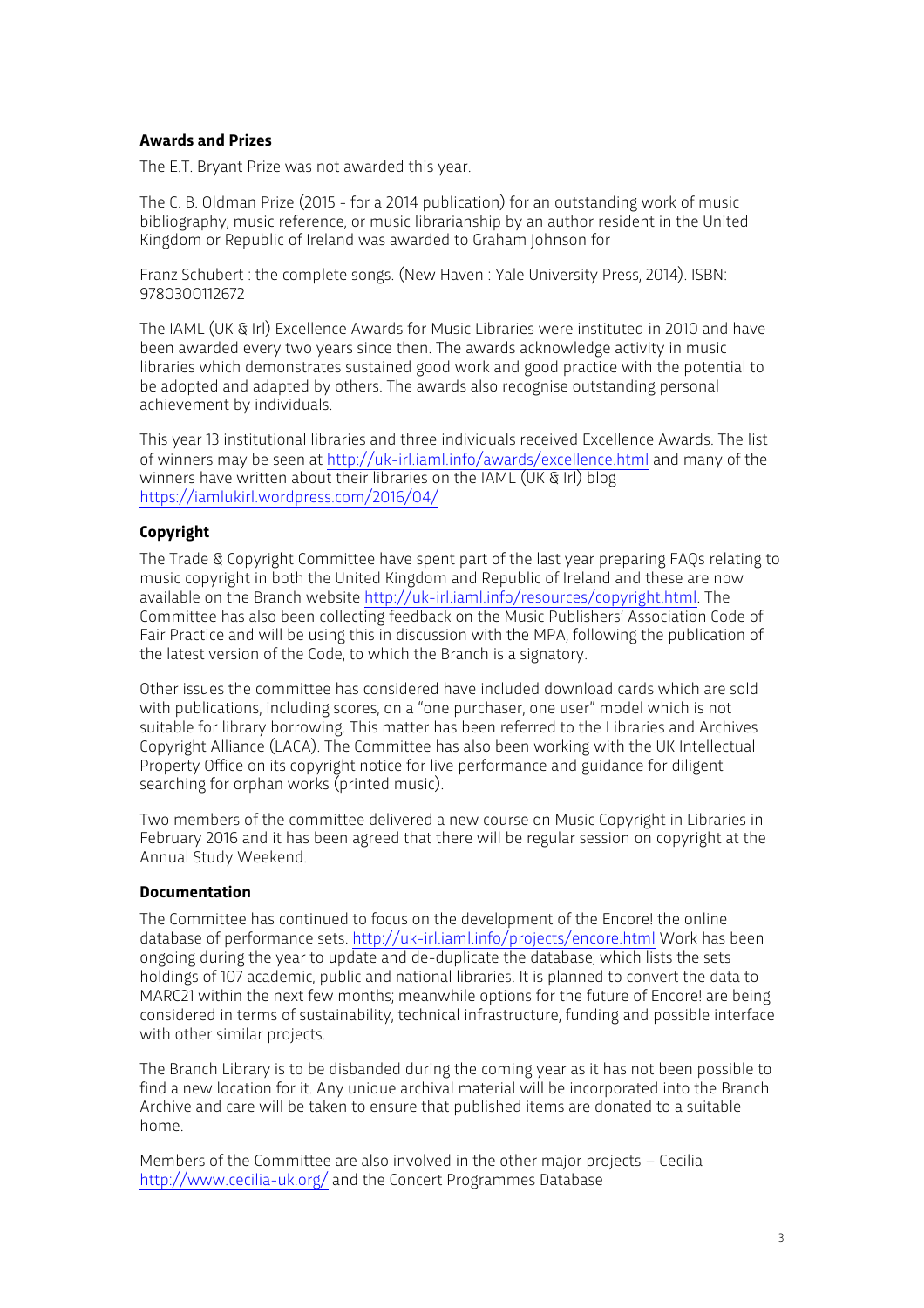http://www.concertprogrammes.org.uk/ both of which provide key databases for locating music collections and the materials they hold. An exciting new feature of both databases is a map showing locations of holding institutions and, for the Concert Programmes, concert venues. The creation of an initial 3,500 geo-spatial data records was made possible through work with the British Library's AHRC-funded Big Data History of Music project.

### **Education**

The Courses and Education Committee successfully ran several courses again during the year. The RDA for music cataloguing course was so popular that it was run a second time later in 2015 and, as reported elsewhere, the Music Copyright in Libraries course was run for the first time in February 2016. It, too, was oversubscribed and there are discussions about repeating it.

The Committee also organised the specialist seminars for Academic and Public Music Libraries which took place in April in the afternoon immediately preceding the start of the Annual Study Weekend.

The Academic Music Libraries seminar which was attended by 21 people had 5 presentations:

Research on users' format preferences in the environment of the 'hybrid library' (Megan Dyson, Leeds College of Music)

Surveys of user satisfaction (Anna Wright, Royal Northern College of Music)

Research Training at the British Library (Richard Chesser)

Innovative inductions (Geoff Thomason, Royal Northern College of Music)

Initiatives to perform the music in collections (Karen McAulay, Royal Conservatoire of Scotland)

and an excellent summary may be found at

https://iamlukirl.wordpress.com/2016/04/05/a-whistle-stop-tour-of-the-als-phew/

The Public Music Libraries seminar was attended by 26 people and the programme included:

Public music library news, with an update on recent developments

Performance sets – services for the future? With a focus on the new Nottinghamshire Performing Arts Library Service for music and drama sets https://secure.nottinghamcity.gov.uk/PerformingArtsLibrary/

Online music resources – what's available in the public library sector? This included presentations from 3 suppliers about their online resources

## **The Music Libraries Trust**

The Music Libraries Trust was able to award bursaries to five people to attend the 2016 Annual Study Weekend, three of whom were first time attendees. This was thanks to generous sponsorship from the Trust itself, Cramer Music, Oxford University Press and the Staypar Trust. Reports by the sponsored delegates will be published in the IAML (UK & Irl) Newsletter.

The Trust also awarded a bursary from the Ian Ledsham Bursary Fund which enabled Colin Coleman to attend the 2015 International Congress in New York. His report is in the October 2015 edition of the Branch Newsletter.

The Trust has a new website http://musiclibrariestrust.squarespace.com/ with revised navigation and the ability to update more easily.